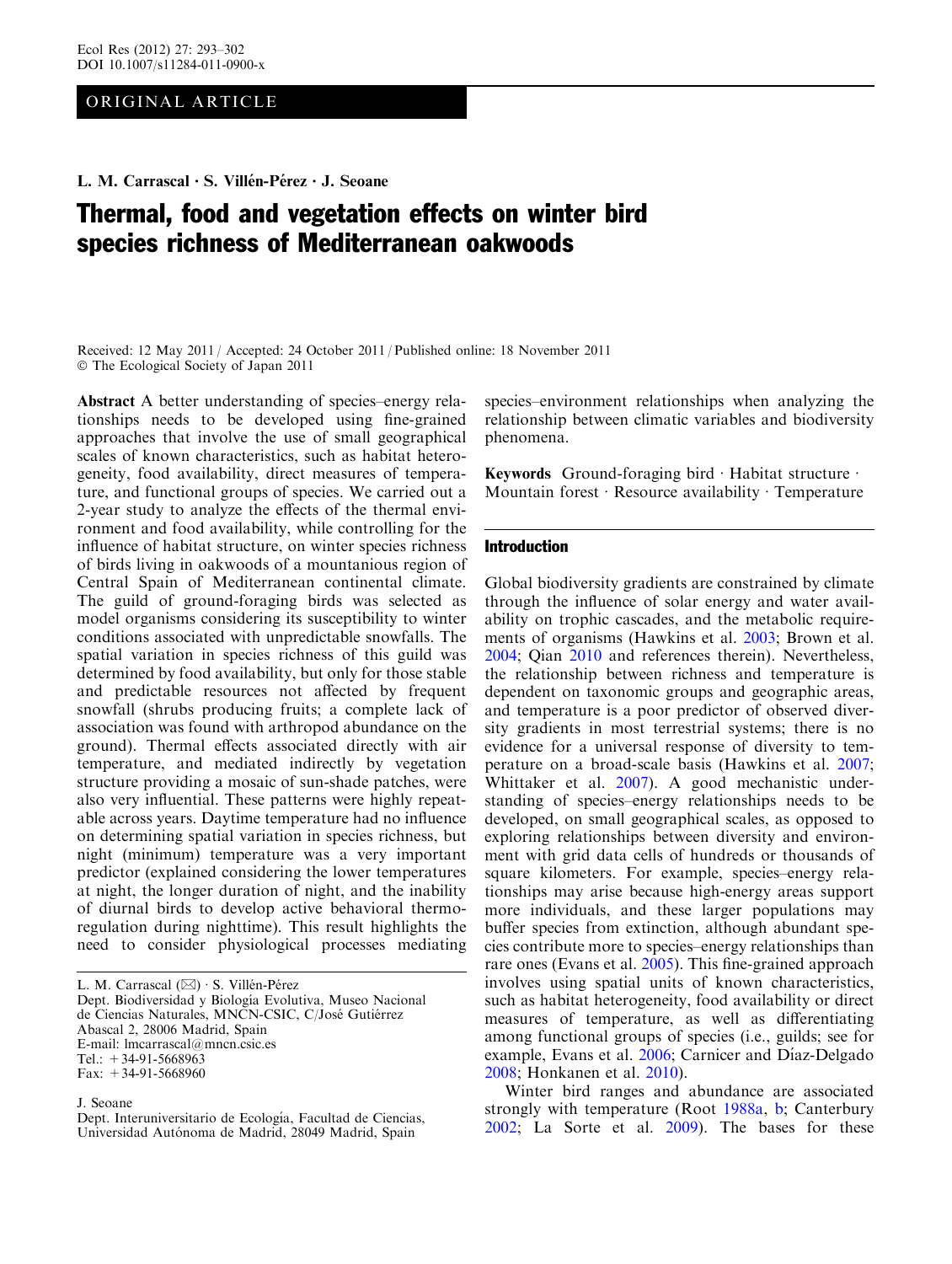relationships are founded on physiological limits and on the influence of temperature on food availability. Physiological temperature limits are correlated strongly with the minimum temperature during winter at the coldest limit of the boundary range, and thus species that can tolerate cold temperatures with small relative increases in resting metabolic rate tend to be found in cold environments (Canterbury [2002\)](#page-8-0). On the other hand, food availability is critical for winter survival of birds (Fretwell [1972](#page-8-0); Newton [1980\)](#page-9-0), throughout its influence on the satisfaction of energy demands, on building up body reserves to overcome fasting periods (e.g., the long winter night or during cold spells; Blem [1990;](#page-8-0) Biebach [1996](#page-8-0)), and on breeding performance the following spring (Robb et al. [2008\)](#page-9-0). For example, Meehan et al. [\(2004\)](#page-9-0) found that total abundance of wintering birds increased with environmental productivity and decreases with environmental temperature when individuals are below their thermoneutral zone (usually between 20 and  $35^{\circ}$ C; Calder and King [1974](#page-8-0); Kendeigh et al. [1977\)](#page-9-0). Cresswell et al.  $(2009)$  $(2009)$  $(2009)$  have shown that the increase of 6.5°C from 1995 to 2005 in mean daily winter temperature decreased the starvation risk of great tits in England (birds responded to this scenario decreasing their body mass), while Rogers and Reed [\(2003\)](#page-9-0) showed how the groundfeeding finch Junco hyemalis maximizes winter survival probability by integrating multiple environmental factors affecting starvation risk including temperature (but also snowfall frequency and food availability).

Ground-foraging birds are a guild susceptible to winter conditions, especially in mountain areas. Unpredictable snowfalls make forest floor foods—such as arthropods, seeds or fruits on bushes—temporally unavailable, and snow cover lasts longer at higher altitudes. On the other hand, fruit productivity and arthropod activity are lower with decreasing temperatures and solar radiation (Honek [1997;](#page-9-0) Breckle [2002\)](#page-8-0). Under these circumstances, selection of the optimal thermal environment is a basic means of obtaining an energy balance that results from the interaction between food intake and energy expenditure (including basal, activity, digestive and thermoregulation costs). The thermal environment is determined by the interaction of numerous factors, among which temperature, wind and incidence of solar radiation stand out. Altitude is related inversely to temperature and positively with snowfall probability and persistence, although terrain effects can modify the adiabatic lapse rate (e.g., thermal inversion, exposure to sun radiation according to cardinal orientation). Solar radiation modifies the thermal environment patchily as a consequence of its incidence through vegetation screens, offering a fine-grained mosaic of shade and lit areas.

This paper analyzes the effect of the thermal environment and food availability, while controlling for the influence of habitat structure, on species richness of ground-foraging birds living in oakwoods of a mountainous region of Central Spain, using a landscapescale approach (e.g., Turcotte and Desrochers [2005](#page-9-0);

Robb et al. [2008](#page-9-0)). The winter bird community of these forests has been studied previously (Carrascal and Diaz [2006\)](#page-8-0), but food availability was not measured and the thermal environment was inferred, instead of measured, considering altitude and solar radiation according to cardinal orientation of oakwood plots. We make two important general predictions explaining the spatial variation of species richness of this foraging guild. First, air temperature will be related positively to species richness, although minimum nighttime temperature will be more important than maximum daytime temperature. This contrasting pattern regarding ambient temperature may be understood considering the longer duration of night, the lower values of nighttime temperature, and the limited ability of diurnal birds to cope with thermoregulatory costs during nighttime by means of thermogenesis derived from foraging activity (i.e., heat produced during exercise, Webster and Weathers [1990](#page-9-0); Cooper and Sonsthagen [2007\)](#page-8-0). And second, spatial variation in species richness will track food availability; especially for resources whose accessibility is less prone to be constrained by unpredictable snowfalls (i.e., fruit availability in the understory should be more important than arthropods on ground).

## Materials and methods

#### Study area and period

The study area was situated in the Sierra de Guadarrama (central Spain,  $40^{\circ}44'N$ ,  $03^{\circ}58'W$ ), covering ca. 500 km<sup>2</sup> . The climate of this region is continental cold Mediterranean, with abundant snowfall and a large proportion of days with minimum temperatures below  $0^{\circ}$ C (25% and 52%, respectively, of the days in December and January of the study period 2008–2010; data from six meteorological stations located in the study region; Spanish Agencia Estatal de Meteorología. Ministerio de Medio Ambiente, y Medio Rural y Marino). We focused on 20 oakwood plots of 75 m in diameter, located in four sectors of dense oakwoods (each sector larger than 3 km<sup>2</sup>: La Herrería, La Golondrina, La Fuente del Cura and south slope of Morcuera Pass and north slope of Morcuera Pass), with altitudes ranging from 1,000 to 1,600 m a.s.l. Though all consisting of monospecific forests of Quercus pyrenaica (a marcescent species typical of southwestern Mediterranean mountains), oakwood plots were selected to cover a wide range of variation in forest maturity, steepness and cardinal orientations of slopes and, therefore, in the amount of received solar radiation on the ground. Thermal inversion is a common phenomenon in the study region (deviation from the normal negative decrease of temperature with altitude).

The study was conducted during two consecutive winters, from 1 December 2008 to 31 January 2009 and from 1 December 2009 to 31 January 2010.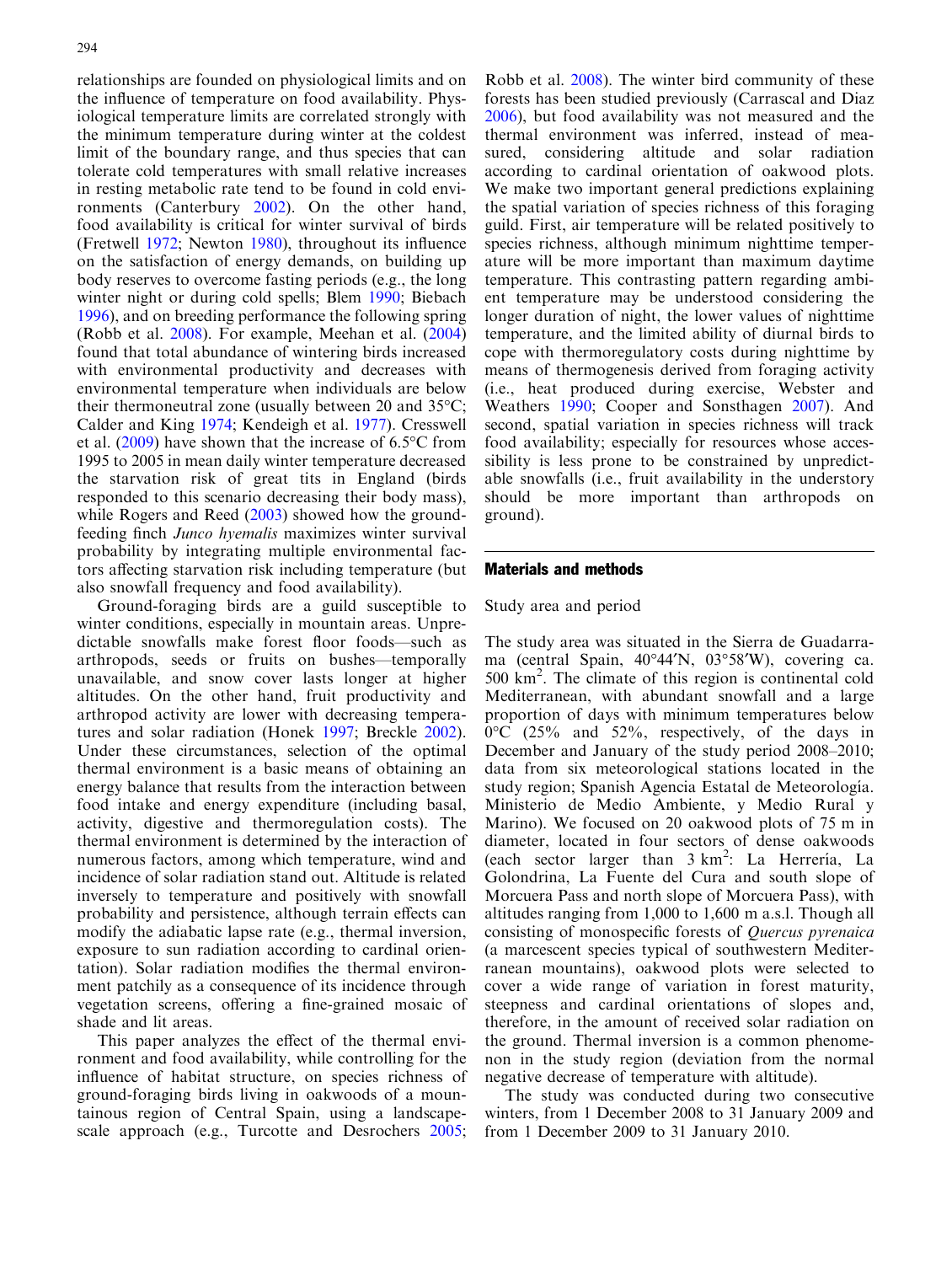We assessed bird species richness in 20 oakwood plots using point-count stations (Bibby et al. [2000\)](#page-8-0) lasting 10-min (i.e., the number of different species detected). The settlement period prior to the point count starting was 5 min. All auditory and visual contacts were recorded, but only those within a 75 m (1.77 ha) radius were used in subsequent analyses, because a large proportion (76%) of the contacts were detected within this census belt. Censuses were conducted by the same persons (L.M.C. and J.S.) on nearly windless (wind speed  $\langle 3 \text{ m s}^{-1} \rangle$  and rain-free days. We made an effort to improve accuracy in distance estimates, and to reduce inter-observer variability, by training continuously with a laser rangefinder to the cut-off point of 75 m. Plots were separated by at least 300 m to minimize the probability of sampling the same birds more than once, the nearest oakwood plots being separated by steep ridges. The average distance between oakwood plots within the four forest sectors was 1,206 m (range 300–3,693 m), while average distance among the four forest sectors was 26.5 km (range 8.2–41.3 km). Each year, the censuses were repeated on three different days during December and January (wintering season for all species), within the first 3 h of the morning and in the afternoon beginning 2 h before sunset. Thus, each oakwood plot had an accumulated census time of 30 min, which is adequate for bird surveys of woodland birds during the non-breeding season (Shiu and Lee [2003](#page-9-0)). Species richness was measured as the average number of ground-foraging birds species per 10 min census, and bird abundance was estimated as the average of bird counts across the three censuses (expressed in birds  $10 \text{ min}^{-1}$  1.77 ha<sup>-1</sup>).

Two adjacent 25-m-radius plots were placed within each oakwood plot to sample vegetation structure, representing the total environmental heterogeneity within the census plot. Measurements defining vegetation structure were covers of the tree and shrub layers (distinguishing four bush types: oak regrowth  $\leq 2$  m in height; thorny, fruit producing, shrubs of genus *Cra*taegus, Rubus, Prunus and Rosa; Cistus spp. macchie shrubs; and *Cytisus* and *Genista* brooms), average height of the shrub and tree layers, mean and number of trunks within two diameter classes:  $10-30$  cm, and  $>30$  cm at breast height (see '['Appendix](#page-7-0)'' for more details on habitat structure in the 20 study oakwood plots). We assumed that cover of fruiting shrubs (Crataegus, Rubus, Prunus and Rosa) was a surrogate for fruit availability (Shochat et al. [2002;](#page-9-0) Tellería et al. [2008](#page-9-0)). All vegetation structure variables were estimated visually, after prior training, by L.M.C. and J.S.

## Focal species

The study species belong to a ground-foraging guild whose species spend more than 80% of feeding time on

the ground (L.M.C., unpublished data; Cramp [1998](#page-8-0) for general details; Carrascal et al. [1987](#page-8-0) for this group of species in forests of Central Spain). The species included are (in decreasing order of abundance): blackbird, Turdus merula (average of 0.25 birds per oakwood plot in the two study winters); mistle thrush, Turdus viscivorus (0.24); redwing, Turdus iliacus (0.22); european robin, Erithacus rubecula (0.16); chaffinch, Fringilla coelebs (0.14); eurasian wren, Troglodytes troglodytes (0.13); song thrush, Turdus philomelos (0.09); citril bunting, Emberiza cirlus (0.05); rock bunting, Emberiza cia (0.04); dunnock, Prunella modularis (0.03); black redstar, Phoenicurus ochruros (0.02). The majority of these birds are facultative frugivores that also include a large proportion of invertebrates in their diets (Turdus merula, Turdus viscivorus, Turdus iliacus, Erithacus rubecula and Turdus philomelos; Guitian [1985](#page-8-0); Cramp [1998;](#page-8-0) these five species account for 70% of all detected individual birds in the censuses carried out in the 20 woodland plots). A considerably smaller proportion of birds wintering in these oakwoods rely mainly or exclusively on seeds or vegetal matter (Fringilla coelebs, Emberiza cirlus, Emberiza cia and Prunella modularis; 19% of all detected individual birds in the censuses). Finally, only Troglodytes troglodytes and Phoenicurus ochruros were mainly insectivorous species (11% of all birds counted).

#### Air temperatures

To describe winter air temperature we set one temperature logger (Onset HOBO Pendant) in each oakwood plot, placed on thick trunks, oriented to the north, and at approximately 1.5 m above ground. Data loggers recorded air temperature every 10 min from 1 December 2008 to 31 January 2009 and from 1 December 2009 to 31 January 2009. For each recording day (144 measurements) we obtained average temperature, average daytime temperature, average night temperature, maximum daytime temperature and minimum night temperature. Temperatures for the 62 days of the study period were averaged for each oakwood plot. All these five temperature measurements were highly correlated across days and oakwood plots. Thus, and in order to avoid multicollinearity in data analyses, we selected the two least correlated measurements: minimum night and maximum daytime temperature. Moreover, these two temperatures have a clear functional meaning related, respectively, to maximum thermoregulatory costs at night and minimum thermoregulatory costs at daytime.

# Operative temperature and radiation on the ground

As an approximation to the operative temperature experienced by foraging birds on the ground, we used hollow copper cylinders (length 5 cm, diameter 1 cm) closed at both ends except for a small fissure that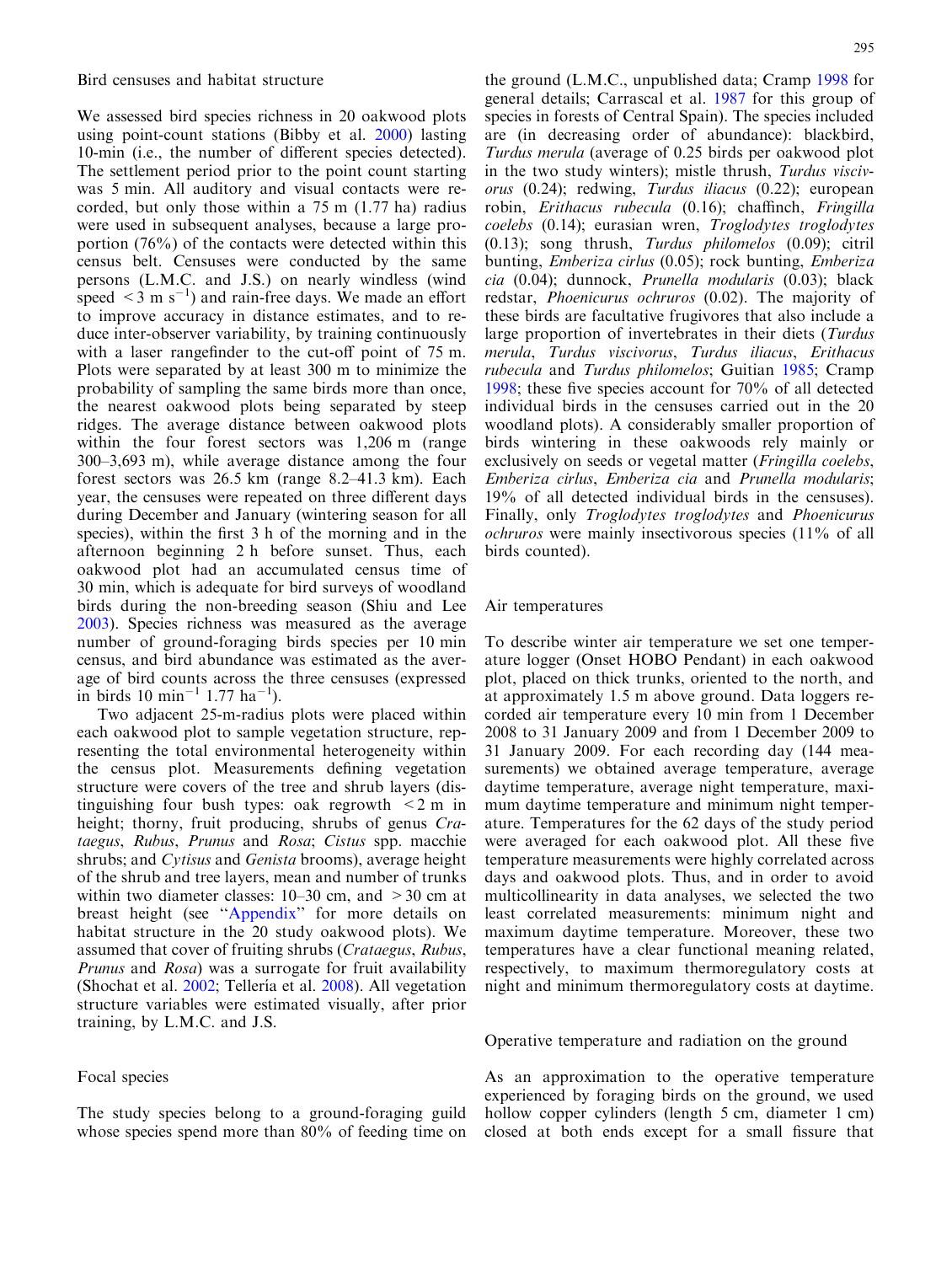allowed us to insert the sensing tip of an electronic digital thermometer (digi-thermo;  $\pm 0.1^{\circ}$ C precision). On calm days, this environmental temperature integrates all the exogenous heat sources influencing a foraging bird: radiation from the sun, conduction from the substrate, and the effect of wind on thermal conductance. We assume that these devices indicate the temperature a bird would eventually reach if it did not have metabolic heat production. Previous measurements showed that copper cylinders and taxidermic mounts (copper models covered by passerine skins) eventually reached the same equilibrium temperatures (see Carrascal et al. [2001](#page-8-0) and references therein for more details on the application of this technique to small forest bird species).

We selected 30 sampling points centered in the study area (Biological Station of El Ventorrillo) that were sampled within 7 h around the zenith of cloudless and windless days. At each sampling point we set two electronic digital thermometer-hollow copper cylinders 5 cm above the forest floor separated by 25–50 cm, one exposed to direct sun radiation and another in deep shade (e.g., in the shade of a trunk). We distributed the two thermometer-hollow copper cylinders so that they sampled the whole variability in radiation intensity in the study forest on six different days (14 January–10 February). We also sampled air temperature at the same place using another thermometer-hollow copper cylinder (located 1.5 m above ground, in the shade). Environmental temperatures were registered 3 min after hollow copper cylinders were settled 5 cm above the ground, to assure temperature measures were stabilized, and checking for its stability during the next minute. Radiation intensity was also measured at each sampling point with a PAR light sensor (Quantum QSO, measuring radiation from 400 to 700 nm). At the end of the 3-min periods, we took 12 radiation measurements at 5-s intervals in the same position where the thermometerhollow copper cylinders were placed (incident radiation was estimated as the average of these 12 measurements). Variation in operative temperature was analyzed with a GLM regression model using air temperature and radiation as predictor variables.

# Arthropod availability on ground

Prey availability for ground-foraging species was estimated by counting all arthropods longer than 1 mm found during visual searches of 2 min on patches of  $50 \times 50$  cm<sup>2</sup> (see Cooper and Whitmore [1990,](#page-8-0) and references therein). Counts were made in winter 2009–2010 from 10:00 a.m. to 5:00 p.m., when temperatures reached higher values for arthropods to be active. Ground patches were composed mainly of oak litter and were dry and clean of snow during sampling. Arthropods were searched for on the surface of the ground because the study species are ground gleaners that do not dig or remove oak litter while foraging for arthropods. Twenty patches were sampled in each oakwood

plot within 50 m from their centers. All prey items were identified to order and estimated to the nearest millimeter in situ without collecting them. Dry body masses were estimated using the allometric equations available in Diaz and Diaz ([1991\)](#page-8-0). No arthropods were found in 40.2% of the patches. Average encounter rate with arthropods was 1.29 arthropods/2 min ( $n = 400$  2-min samples). The average length of the encountered arthropods was 3.78 mm ( $n = 515$  individuals), with an average dry mass of 2.02 mg. The main arthropod groups were Hemiptera, which accounted for 47.6% of total individuals, Arachnids 20.6%, Orthoptera 8.7%, Diptera 6.2%, Coleoptera 5.0%, and Hymenoptera 4.9%.

#### Data analyses

The relationships between the response variable (species richness, i.e., average number of ground-foraging birds species per 10 min census in winter 2009–2010) and habitat structure variables, temperatures and arthropod availability (predictors) were analyzed by means of partial least squares regressions (PLSR; Abdi [2007\)](#page-8-0), using oakwood plots as sample units. Results obtained with PLSR are similar to those from conventional multiple regression techniques; however, being extremely robust to the effects of sample size and degree of correlation between predictor variables, PLSR is especially useful in cases of low sample size and severe multicollinearity (Carrascal et al. [2009\)](#page-8-0). Associations with the response variable are established with factors extracted from predictor variables that maximize the explained variance in the dependent variable. These factors are defined as linear combinations of independent variables, so the original multidimensionality is reduced to a lower number of orthogonal factors to detect structure in the relationships between predictor variables and between these factors and the response variable. The extracted factors account for successively lower proportions of original variance. The relative contribution of each variable to the derived factors was calculated by means of the square of predictor weights. Only those components significant after a fivefold validation procedure were retained.

Although the results for average species richness of the study species are presented, very similar results are obtained when analyzing data for the cumulative number of species in the three censuses per oakwood plot, and the three most abundant species. Therefore, and for the sake of brevity, these results are not presented.

Variation in operative temperature 5 cm above ground was analyzed by means of a multiple regression, using solar radiation and air temperature (in the shade) as predictor variables. Other statistical procedures used were paired *t* tests, Pearson correlations, and parallelism test (applying one-way ANCOVA with the two study winters as factor). All the statistical analyses were carried out using Statistica 9.0 (StatSoft, Tulsa, OK).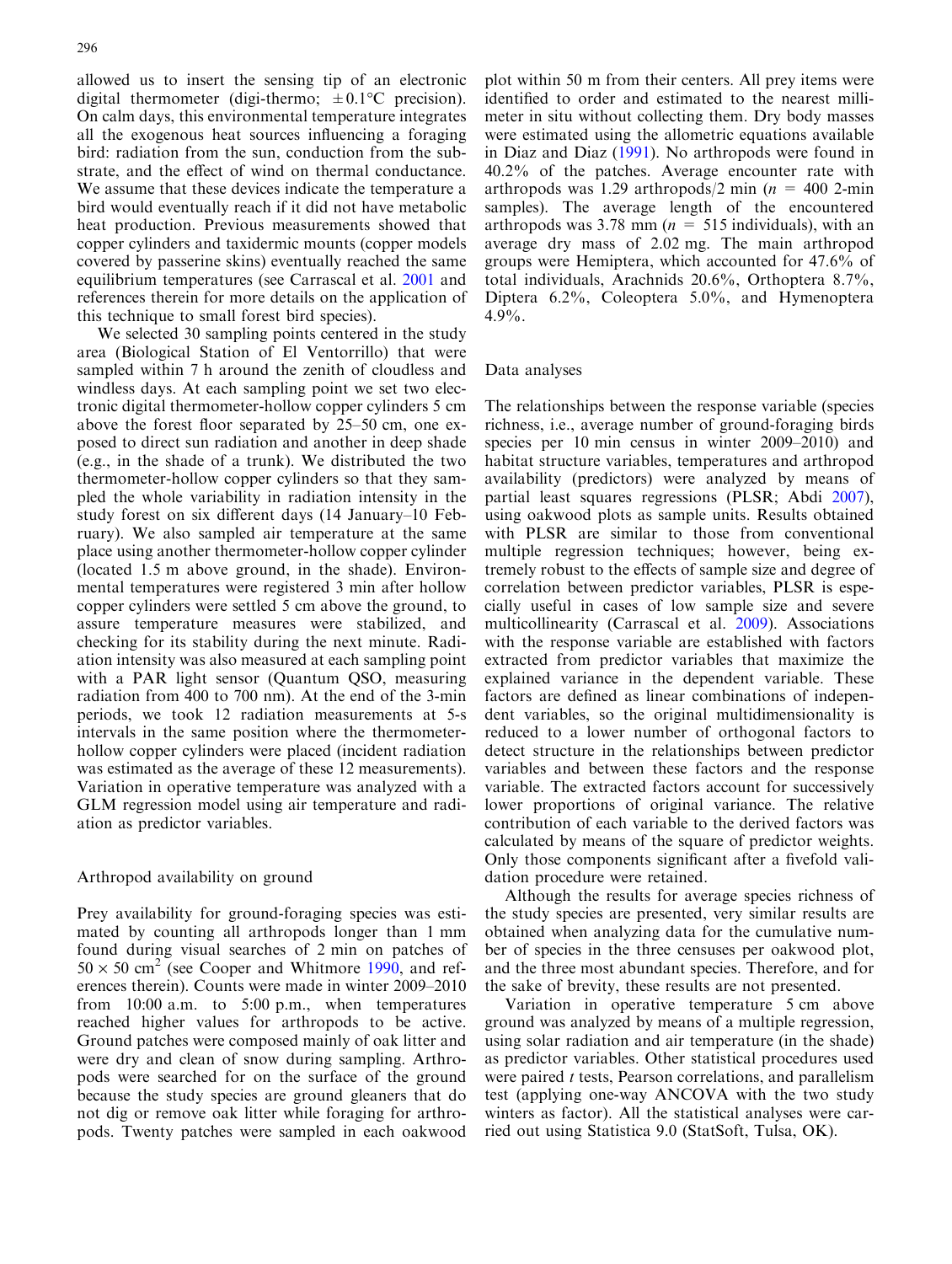## **Results**

## Air temperature

The lowest minimum night temperatures in the 20 oakwood plots ranged between  $-16.7$  and  $-7.5$ °C, while the maximum daytime temperatures ranged between 12.8 and 19.4°C (see the "Appendix" for more details on ranges and mean air temperatures in the 20 oakwood plots). Thus, temperature throughout the study period was constantly below the lower critical temperature, outside the thermoneutral range for a small passerine (usually below  $18-22$ °C for many winter acclimated species in temperate areas; Calder and King [1974](#page-8-0); Kendeigh et al. [1977\)](#page-9-0). That is, the studied birds faced an environment that probably required regulatory thermogenesis much of the time.

# Variation in operative temperature on the ground

Average operative temperature 5 cm above ground under direct solar radiation was  $23.1^{\circ}$ C (SD = 6.06,  $n = 30$ ) on cloudless days from 10:00 a.m to 5:00 p.m., while it decreased to 12.7°C in the shade (SD = 2.16,  $n = 30$ . These temperatures were recorded under a broad variability in air temperature  $(-0.5 \text{ to } 16^{\circ}\text{C})$ . The highest recorded operative temperature exposed to full sun at midday was  $34.3^{\circ}$ C in a warm winter day when air temperature was 13.9°C. The average difference in operative temperatures 5 cm above ground between full sun-shade exposition was  $10.4$ °C, with a relatively low coefficient of variation (43.7%). Therefore, birds foraging on the ground exposed to direct sun radiation, instead of on the ground in deep shade, obtained a considerable thermal benefit during winter in the study oakwoods.

Operative temperature 5 cm above ground was a very deterministic phenomenon  $(R^2 = 89.2\%; F = 235.2,$  $df = 2$ , 57,  $P \ll 0.001$ ). Solar radiation was the most important factor explaining variation in operative temperature (standardized regression coefficient, beta = 0.86,  $P \ll 0.001$ ; partial effect: 70.4% of variance). Air temperature (in the shade) was also associated significantly and positively with operative temperature (beta = 0.23,  $P \ll 0.001$ ; partial effect: 4.8% of variance).

# Variation in species richness and microclimate across woodlands and years

Average air temperature was highly correlated with minimum night temperature across oakwood plots in the two study winters 2008–2009 and 2009–2010 (Pearson correlation coefficients are, respectively, 0.975 and 0.972,  $n = 20$  and  $P \ll 0.001$ ). Average temperature reached significantly lower figures in winter 2009–2010 than in 2008–2009; 0.68°C lower in 2009–2010; 95% confidence interval: 0.54–0.81°C (paired t test:  $P \ll 0.001$ ; Fig. 1a).

The average number of ground-foraging species per oakwood plot was correlated highly and significantly in the two study winters  $(r = 0.873, n = 20, P < 0.001)$ . The same result was obtained for the accumulated number of species detected in the three censuses  $(r = 0.793, P < 0.001)$ . Species richness was significantly lower in winter 2009–2010 than in 2008–2009 for both average number of species per census (Fig. 1b), and the accumulated number of ground-foraging species  $(P < 0.005$  in the two paired t tests).

In summary, differences in microclimatic conditions and bird species richness among oakwood plots were repeatable across years. Numbers of ground-foraging species per plot were lower in the colder and cloudier



Fig. 1 Relationship between a average temperature and b average number of species per census in winters (December–January) 2008–2009 and 2009–2010 in Central Spain. The study species are Emberiza cirlus, E. cia, Erithacus rubecula, Fringilla coelebs, Phoenicurus ochruros, Prunella modularis, Troglodytes troglodytes, Turdus iliacus, T. merula, T. philomelos and T. viscivorus. Sample size is 20 oakwood plots and P values are  $P < 0.0001$  in both cases. Dashed line Identity between measures in both years; continuous line regression line between data in the two study winters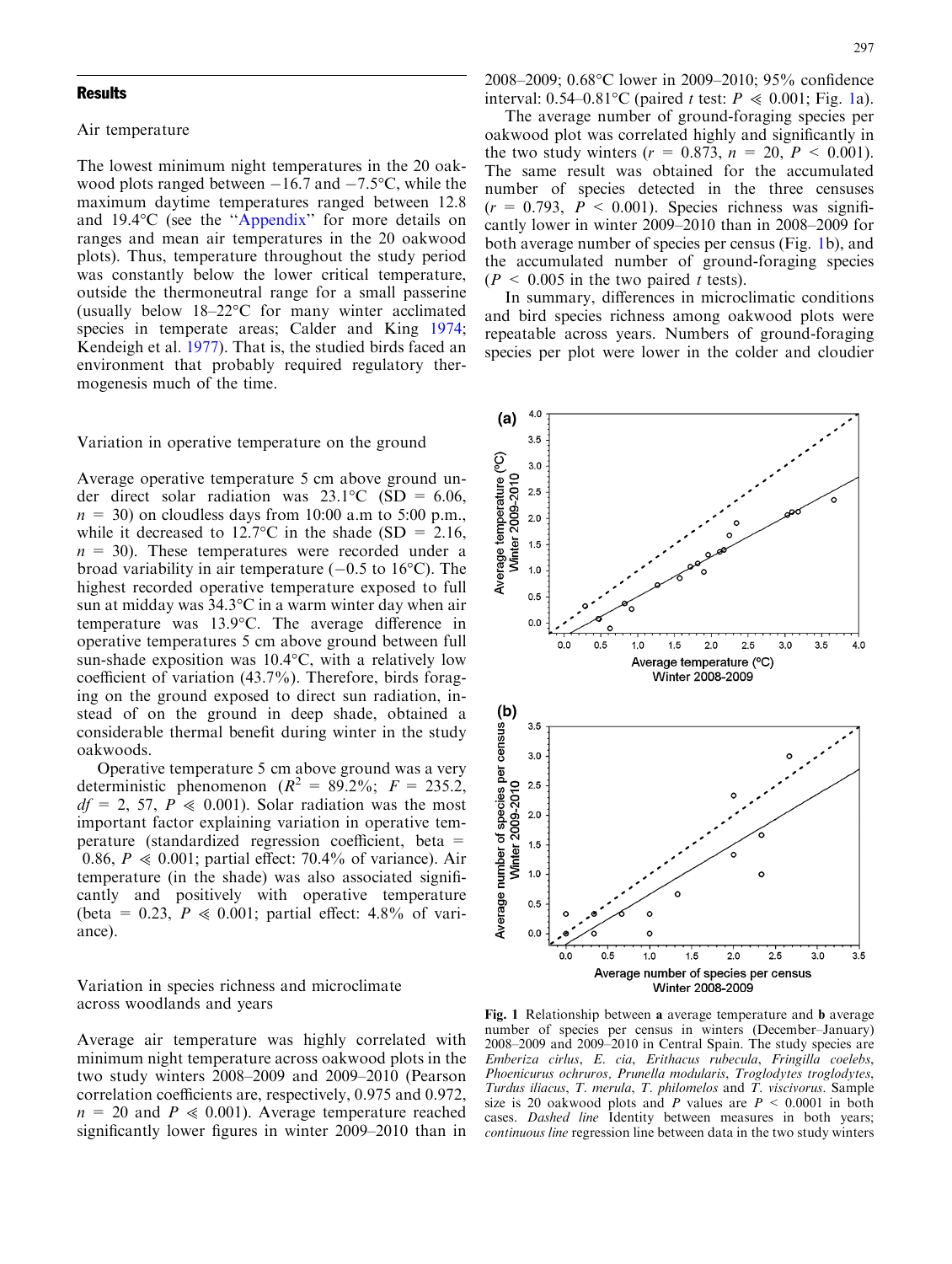<span id="page-5-0"></span>Spatial variation in species richness of ground-foraging birds

Species richness and abundance of ground-foraging birds were highly correlated in both study winters:  $r = 0.942$  for winter 2008–2009 and  $r = 0.974$  for winter 2009–2010 ( $n = 20$  woodland plots and  $P \leq$ 0.001 for both correlations; Fig. 2). The regression slopes did not differ significantly between winters 2008–2009 and 2009–2010 (parallelism test:  $F_{1,36}$  = 3.14,  $P = 0.09$ . Therefore, species richness increases



Fig. 2 Relationship between species richness and bird abundance of ground-foraging birds per woodland plot of 1.77 ha in two consecutive winters in Central Spain. Dots and continuous line: winter (December–January) 2008–2009. Box and dashed line 2009–2010. Data refers to the average of three censuses in 20 woodland plots. Several data points overlap completely

just because there are more individuals, and this pattern did not change between consecutive winters.

Two significant components, accounting for 87.5% of total variance in species richness, were obtained in the PLSR analysis with the 20 oakwood plots in winter 2009–2010, when arthropod availability was sampled (Table 1). Residuals of this PLSR model did not differ among the four forest sectors  $(F_{3,16} = 2.47, P = 0.1)$ . The most influential variables in this PLSR model were cover of thorny, fruit producing, shrubs, average night minimum temperature, altitude, density of large and medium-sized oaks (trunk diameter at breast height >30 and 10–30 cm, respectively), and oak average height (i.e., they summarized 90.6% of the information content of predictor variables explaining ground-foraging species richness; percentage obtained adding the squares of variable importances in Table 1). Conversely, diurnal maximum temperature and arthropod availability on ground had no influence explaining inter-plot differences in species richness (see variable importances in Table 1).

The first PLSR component (79.1% of variance,  $P \ll 0.001$ ) was associated positively with cover of thorny shrubs producing fruits and minimum night temperature, while it was related negatively to altitude (these three variables were responsible of 75.2% of the information content of this component). Thus, oakwood plots located at lower altitudes, with a dense cover of thorny shrubs producing fruits, and with higher minimum night temperatures had higher number of species foraging on the ground (Fig. [3\)](#page-6-0). The second PLSR component, although quantitatively of lower importance (8.5% of variance,  $P = 0.003$ ), was related mainly (negatively) to oak cover (both tree and regrowth layers), average tree height, and density of large sized oaks. Thus, species richness of ground-foraging birds decreased with maturity and development of the tree layer and cover of oak regrowth: mature and dense oakwood plots maintained a lower number of species of this foraging guild.

Table 1 Results of the partial least squares regression (PLSR) model explaining species richness of ground-foraging birds in 20 oakwood plots in Central Spain in winter 2009–2010

|                                                      | VarImp | $PLSR-1a$ | $PLSR-2^a$ |
|------------------------------------------------------|--------|-----------|------------|
| Cover of thorny, fruit producing, shrubs             | 0.513  | 0.53      |            |
| Average minimum night temperature                    | 0.465  | 0.48      |            |
| Altitude                                             | 0.463  | $-0.49$   |            |
| Density of large sized oaks (trunks $>$ 30 cm dbh)   | 0.312  |           | $-0.45$    |
| Density of medium sized oaks (trunks $10-30$ cm dbh) | 0.248  |           |            |
| Average oak height                                   | 0.231  |           | $-0.46$    |
| Tree layer cover                                     | 0.170  |           | $-0.34$    |
| Cover of Cytisus and Genista shrubs                  | 0.169  |           |            |
| Average shrub layer height                           | 0.116  |           |            |
| Cover of oak regrowth $(< 2$ m in height)            | 0.096  |           | $-0.30$    |
| Average maximum diurnal temperature                  | 0.085  |           |            |
| Cover of <i>Cistus</i> spp. shrubs                   | 0.075  |           |            |
| Arthropod biomass on ground                          | 0.028  |           |            |
| $R^2$ by PLSR components                             |        | 0.791     | 0.085      |

VarImp Variable importance in the PLSR model with two components, *dbh* diameter at breast height <sup>a</sup>Figures under PLSR-1 and PLSR-2 are the predictor weights of each variable in each component; only relationships between individual variables and PLSR components with  $|weights| > 0.3$  are shown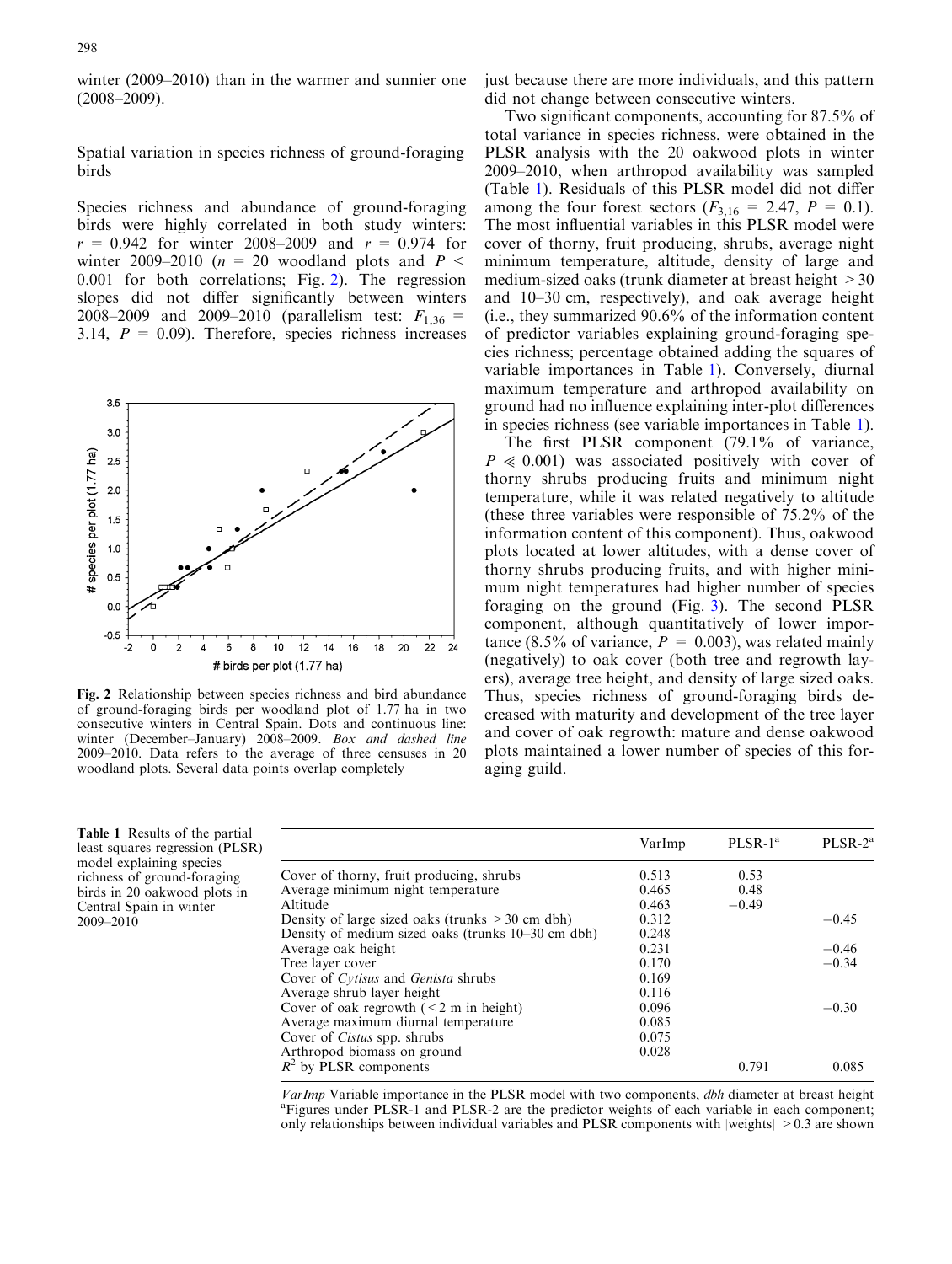<span id="page-6-0"></span>

Fig. 3 Relationship between ground-foraging species richness and the two first components of a partial least squares regression analysis (PLSR; see Table [1](#page-5-0)).  $a, b$  The second PLSR component (b) analyzes the residuals of the relationship depicted by the first PLSR component (a), according to the sequential variance extraction carried out by PLSR models. Sample size is 20 oakwood plots located in Central Spain in winter 2009–2010 and P values are  $= 0.0026$  and 0.0000, respectively

# **Discussion**

Abiotic effects of temperature and altitude

Our results show that temperature plays an important role in determining the spatial variation in species richness of this guild of ground-foragers during winter. Moreover, this within-year pattern is also observed in the between-year analysis: the number of ground-foraging species per oakwood plot is lower in the colder winter despite the between-years difference in average air temperature being as low as  $0.68^{\circ}$ C. The mechanistic link between species richness and temperature can be understood as a deterministic outcome of physiological processes, because temperature affects the metabolism of individuals, and species richness increases just because there are more individuals per woodland plot (see Fig. [2\)](#page-5-0). Low temperatures and long nights of winter are

associated with an increased risk of starvation through body reserves regulation (e.g., Cresswell [1998](#page-8-0); Gosler [2002;](#page-8-0) Macleod et al. [2005;](#page-9-0) Krams et al. [2010](#page-9-0)). Temperature determines metabolic expenditure of birds below the thermoneutral zone, the lower limit being around 20C for many winter acclimated species in temperate areas (Calder and King [1974;](#page-8-0) Kendeigh et al. [1977\)](#page-9-0). The temperature in our study area is considerably lower than the lower critical temperature, ranging from 4.5 to 8.9 °C for average maximum diurnal temperature, and  $-3.2$  to  $1.2^{\circ}$ C for average minimum nocturnal temperature. Thus, overwintering in these continental Mediterranean oakwoods is energetically demanding in terms of thermoregulatory metabolic costs.

Nevertheless, winter temperature has a different meaning for this group of birds depending upon what temperature is considered. Daytime (maximum) temperature has no influence explaining spatial variation in species richness, but night (minimum) temperature is a very important predictor according to its variable importance in the PLSR analysis. This contrasting pattern of covariation with species richness may be explained easily considering the low temperatures attained during night and the considerably longer duration of night (average duration of night: day during the study period  $= 14.4$ h:9.6 h). Whenever not sleeping, heat production resulting from locomotor muscles during foraging activity and from food assimilation, can account for part of thermoregulatory requirements in the cold for diving, glean-and-hang foraging species, as well as in ground-foraging birds (Webster and Weathers [1990;](#page-9-0) Dawson and O'Connor [1996](#page-8-0); Kaseloo and Lovvorn [2006](#page-9-0); Cooper and Sonsthagen [2007\)](#page-8-0). On the other hand, small passerines are able to compensate for low air temperatures behaviorally, by spending more time in sunlit patches while foraging (Carrascal et al. [2001](#page-8-0)). The contrasting effects of temperature on bird species richness suggest the need to consider with caution any attempt to relate climatic variables to biological phenomena simplistically, with disregard to the autoecological and physiological processes mediating the species–environment relationships.

Finally, the large negative influence of altitude determining the observed pattern of species richness is probably a combination of temperature (discussed above) and snow-mediated effects. Snow cover forces birds to shift their foraging behavior or migrate (Brotons [1997;](#page-8-0) Nakamura and Shindo [2001](#page-9-0)); thus, snowfall frequency and persistence may be considered as a surrogate measure of resource deterioration. At higher altitudes, snowfall probability increases while snow cover lasts longer, constraining food searching on the ground, and thus determining the observed reduction in species richness with altitude.

Biotic effects of vegetation structure and food resources

Food availability has been proposed to drive winter distribution in small birds (see review in Newton [1980](#page-9-0);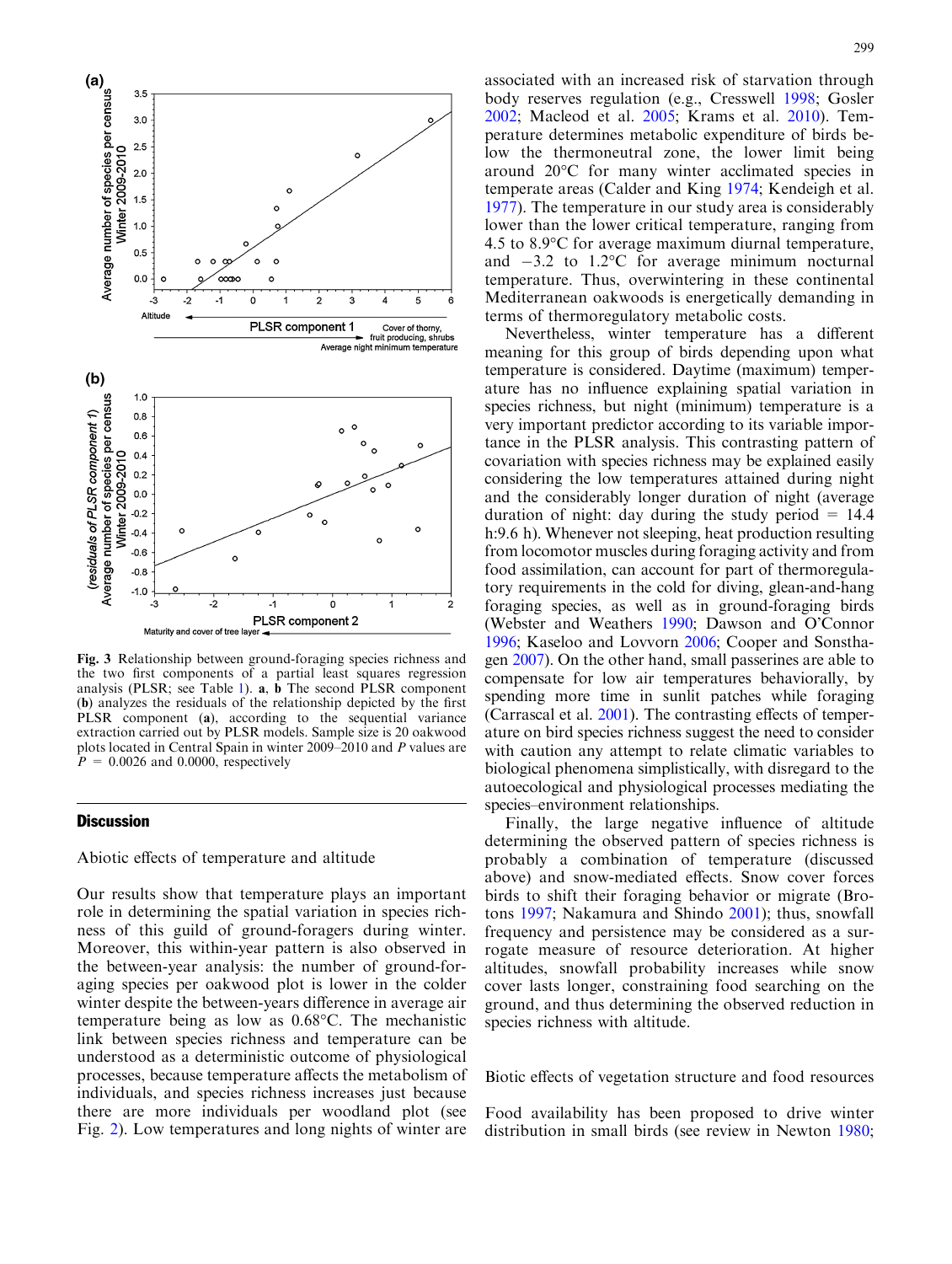<span id="page-7-0"></span>Wiens [1989\)](#page-9-0), although its effect depends on the ability of birds to track its spatio-temporal distribution efficiently (Shochat et al. [2002\)](#page-9-0). A greater abundance of food resources would reduce the amount of time required for searching during the few light hours of winter days, and increase the rate of food intake in order not to starve. Therefore, food abundance should be an important factor determining population density and habitat selection through foraging efficiency. Nevertheless, previous research with both frugivorous and insectivorous birds have reported a mixed bag of results, as in some studies food abundance has been found to be important whereas in other studies its effect was negligible (see examples for the Iberian Peninsula in Herrera [1998](#page-9-0); Carrascal et al. [2001;](#page-8-0) García and Ortiz-Pulido [2004](#page-8-0); Tellería and Pérez-Tris [2003,](#page-9-0) [2007](#page-9-0); Tellería et al. [2008\)](#page-9-0).

Resources like arthropods or seeds on the forest floor of Pyrenean oakwoods are scarce and highly unpredictable for ground-foraging birds living in mountainous areas, where snowfalls severely constrain its accessibility. In winter, the grass layer is nearly absent in these forests, and the seed bank produced during summer is completely covered by a dense layer of leaves fallen during autumn. This is the reason why granivorous birds are so scarce in dense deciduous forests during winter in the Mediterranean region (Tellería et al. [1988](#page-9-0)). On the other hand, arthropods are very scarce according to a very low encountering rate with them (1.29 arthropods/2 min) and their average low body masses (dry mass of 2.02 mg). These facts, together with the impossibility of having a sure access to this resource throughout the winter due to snowfall unpredictability, could explain the almost null effect of arthropod biomass on species richness found in this study.

Conversely, cover of fruit producing shrubs (as a surrogate of fruit availability) is the best predictor of species richness of ground-foraging bird in the Pyrenean oakwoods, indicating that this group of species (dominated mainly by facultative frugivorous species) is foodlimited during winter time and that they track the spatial patterning of fruit-producing shrubs (see also Guitián and Munilla [2008](#page-9-0) and Tellería et al. 2008 for bird and fruit abundance in scrublands and woodlands of northern and southern Spain). Shrub cover of other plant species does not exert any influence on species richness of ground-foraging birds. Snow cover scarcely affects availability of fruits in shrubs, which could in turn be a highly predictable food resource. On the other hand, as these fruit-producing shrubs (Rosa, Prunus, Crataegus, Rubus species) are thorny and grow in dense patches, they may play an additional role providing protection against predators while foraging on the ground.

Another habitat structure variable related to bird species richness is tree maturity (tree thickness, cover and height), explaining a considerably lower amount of variance. Nevertheless, and in contrast with other bird guilds for which positive relationships have been found

(e.g., Turcotte and Desrochers [2005;](#page-9-0) Carrascal and Diaz [2006;](#page-8-0) Godinho et al. [2010](#page-8-0); Honkanen et al. [2010](#page-9-0)), species richness of ground-foraging birds decreases with maturity and development of the tree layer. The unexpected negative influence of forest maturity on bird species richness of this foraging guild may be explained by considering the detrimental effect of shadow projection on thermoregulation during normal foraging activities on forest floor: mature forests have a well developed tree crown projecting more shadows where operative temperatures are considerably lower than in patches with incident sun radiation (see Carrascal et al. [2001](#page-8-0) for empirical evidence on behavioral patch selection with Certhia brachydactyla). Operative temperature on ground is very predictable, and the received sun radiation explains 70% of its variation. Thus, the thermal benefit obtained by a bird staying on ground exposed to sun instead of in the shade is, on average, 10.4°C. Complementing this effect, this increased temperature could have a positive, indirect, effect on foraging efficiency through the activation of arthropods at higher temperatures (Avery and Krebs [1984](#page-8-0); Carrascal et al. [2001\)](#page-8-0), which would lead birds in sunlit patches to achieve higher foraging success. Therefore, small-scale effects mediated by the interaction sun radiation–vegetation structure may enhance the role of the thermal state of the environment on bird species richness.

In conclusion, regional variation of small scale  $(\sim)1-2$  ha) species richness of the ground-foraging guild of birds wintering in oakwoods of mountainous areas in Central Spain is determined mainly by cover of fruit producing shrubs followed by thermal effects, associated directly with minimum temperature during long winter nights. Thus, food availability is very influential, but only for those stable and predictable resources (shrubs producing fruits), not affected by frequent snowfalls (i.e., null influence of arthropods on ground). These patterns are highly repeatable across years, and support the species–energy relationship at small spatial scales, as high-energy areas with higher temperatures and more resources (fruits) support larger bird abundances that buffer species from local disappearance. The marked difference in the influence of diurnal (null) and nocturnal (very positive) temperatures on the regional variation in species richness highlights the need to consider physiological processes mediating species–environment relationships when analyzing relationships between climatic variables and biodiversity phenomena.

Acknowledgments This paper was funded by project CGL2008-  $02211/BOS$  of the Spanish Ministry of Educación y Ciencia. We also thank Claire Jasinski for improving the English of the manuscript.

#### Appendix

See Table [2](#page-8-0).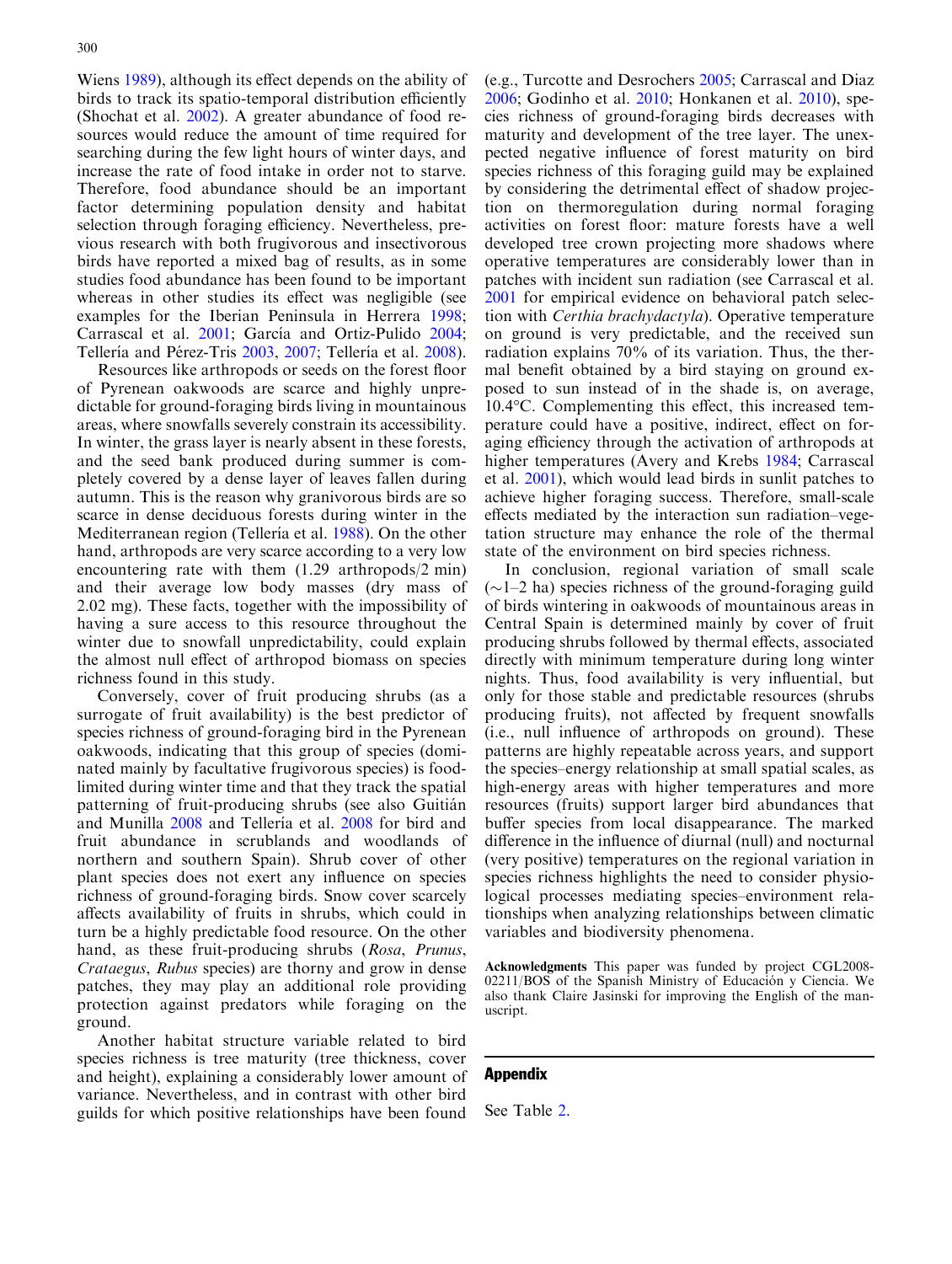<span id="page-8-0"></span>Table 2 Mean and range (min/ max) of study variables in 20 oakwood plots in Central Spain during winters 2008–2009 and 2009–2010

|                                                                            | Mean    | Range      |
|----------------------------------------------------------------------------|---------|------------|
| Cumulative number of ground-foraging species (in 3 censuses)               | 1.85    | 0/7        |
| Average number of ground-foraging species (in 3 censuses) <sup>a</sup>     | 1.09    | 0/3        |
| Altitude (m)                                                               | 1,282   | 976/1,597  |
| Light intensity at midday (lux $10^{-3}$ ); two winters                    | 12.8    | 4.1/21.9   |
| Average air temperature $({}^{\circ}C)$ ; two winters                      | 1.44    | $-0.1/3.7$ |
| Average maximum diurnal temperature (°C); two winters                      | 7.05    | 4.5/8.9    |
| Average minimum night temperature $(^{\circ}C)$ ; two winters              | $-0.75$ | $-3.0/1.2$ |
| Arthropod biomass on ground (dry mass, mg, per 2 min)                      | 1.33    | 0.2/5.4    |
| Cover of thorny, fruit producing, shrubs (Crataegus, Rubus, Rosa) (%)      | 4.3     | 0/45       |
| Cover of maquis ( <i>Cistus</i> ) shrubs $(\%$ )                           | 2.3     | 0/36       |
| Cover of brooms ( <i>Cytisus</i> and <i>Genista</i> shrubs) $\binom{0}{0}$ | 9.4     | 0/37       |
| Cover of oak regrowth $(< 2$ m in height) $(\%)$                           | 5.0     | 0/19       |
| Average shrub layer height (m)                                             | 1.0     | 0.33/2.40  |
| Tree layer cover $(\% )$                                                   | 62.6    | 24/90      |
| Average oak height (m)                                                     | 10.8    | 6/16       |
| Density of medium-sized oaks (trunks $10-30$ cm dbh in 0.2 ha)             | 99.     | 28/205     |
| Density of large-sized oaks (trunks $>$ 30 cm dbh in 0.2 ha)               |         | 0/31       |

<sup>a</sup>Number of ground-foraging species refer to census plots 75 m in diameter

#### References

- Abdi H (2007) Partial least square regression (PLS regression). In: Salkind NJ (ed) Encyclopedia of measurement and statistics. Sage, Thousand Oaks, pp 740–744
- Avery MI, Krebs JR (1984) Temperature and foraging success of great tits Parus major hunting for spiders. Ibis 126:33–38
- Bibby CJ, Burgess ND, Hill DA, Mustoe SH (2000) Bird census techniques. Academic, London
- Biebach H (1996) Energetics of winter and migratory fattening. In: Carey C (ed) Avian energetics and nutritional ecology. Chapman & Hall, New York, pp 280–323
- Blem CR (1990) Avian energy storage. Curr Ornithol 7:59–113
- Breckle SW (2002) Walter's vegetation of the earth. The ecological systems of the geo-biosphere. Springer, Berlin
- Brotons L (1997) Changes in foraging behaviour of the Coal Tit Parus ater due to snow cover. Ardea 85:249–257
- Brown JH, Gillooly JF, Allen AP, Savage VM, West GB (2004) Toward a metabolic theory of ecology. Ecology 85:1771–1789
- Butler JR, MacMynowski DP, Laurent C, Root TL (2007) Temperature-associated dynamics of songbird winter distributions and abundances. Ambio 36:657–660
- Calder WA, King JR (1974) Thermal and caloric relations of birds. In: Farner DS, King JR (eds) Avian biology, vol 4. Academic, New York, pp 259–413
- Canterbury  $\vec{G}$  (2002) Metabolic adaptation and climatic constraints on winter bird distribution. Ecology 83:946–957
- Carnicer J, Díaz-Delgado R (2008) Geographic differences between functional groups in patterns of bird species richness in North America. Acta Oecol 33:253–264
- Carrascal LM, Alonso CL (2006) Habitat use under latent predation risk. A case study with wintering forest birds. Oikos 112:51–62
- Carrascal LM, Díaz JA, Huertas D, Mozetich I (2001) Behavioral thermoregulation by treecreepers: a tradeoff between energy saving and reduced crypsis. Ecology 82:1642–1654
- Carrascal LM, Diaz L (2006) Winter bird distribution in abiotic and habitat structural gradients: a case study with mediterranean montane oakwoods. Ecoscience 13:100–110
- Carrascal LM, Galván I, Gordo O (2009) Partial least squares regression as an alternative to most currently used regression methods in Ecology. Oikos 118:681–690
- Carrascal LM, Potti J, Sánchez-Aguado FJ (1987) Spatio-temporal organization of the bird communities in two Mediterranean montane forests. Holarctic Ecol 10:185–192
- Cooper RJ, Whitmore RC (1990) Arthropod sampling methods in ornithology. Stud Avian Biol Ser 13:29–37
- Cooper SJ, Sonsthagen S (2007) Heat production from foraging activity contributes to thermoregulation in Black-capped Chickadees. Condor 109:446–451
- Cramp S (1998) The complete birds of the Western Palearctic. CD-Rom version 1. Oxford University Press, Oxford
- Cresswell W (1998) Diurnal and seasonal mass variation in blackbirds Turdus merula: consequences for mass dependent predation risk. J Anim Ecol 67:78–90
- Cresswell W, Clark JA, Macleod R (2009) How climate change might influence the starvation–predation risk trade-off response. P R Soc London 276:3553–3560
- Dawson WR, O'Connor TP (1996) Energetic features of avian thermoregulatory responses. In: Carey C (ed) Avian energetics and nutritional ecology. Chapman & Hall, New York, pp 85–124
- Diaz JA, Diaz M (1991) Estimas de tamaños y biomasas de artrópodos aplicables al estudio de la alimentación de vertebrados insectívoros. Doñana Acta Vertebrata 17:67-74
- Doherty PF, Grubb TC (2000) Habitat and landscape correlates of presence, density, and species richness of birds wintering in forest fragments in Ohio. Wilson Bull 112:388–394
- Evans KL, James NA, Gaston KJ (2006) Abundance, species richness and energy availability in the North American avifauna. Global Ecol Biogeogr 15:372–385
- Evans KL, Greenwood JJD, Gaston KJ (2005) Relative contribution of abundant and rare species to species–energy relationships. Biol Lett 1:87–90
- Fretwell SD (1972) Populations in a seasonal environment. Princeton University Press, Princeton
- García D, Ortiz-Pulido R (2004) Patterns of resource tracking by avian frugivores at multiple spatial scales: two case studies on discordance among scales. Ecography 27:187–196
- Godinho C, Rabaca JE, Segurado P (2010) Breeding bird assemblages in riparian galleries of the Guadiana River basin (Portugal): the effect of spatial structure and habitat variables. Ecol Res 25:283–294
- Gosler AG (2002) Strategy and constraint in the winter fattening response to temperature in the great tit Parus major. J Anim Ecol 71:771–779
- Gregory RD, Vorisek P, Strien AV, Meyling AWG, Jiguet F, Fornasari L, Reif J, Chylarecki P, Burfield IJ (2007) Population trends of widespread woodland birds in Europe. Ibis 149:s78– s97
- Griesser M, Nystrand M (2009) Vigilance and predation of a forest-living bird species depend on large-scale habitat structure. Behav Ecol 20:709–715
- Guitian J (1985) Datos sobre el regimen alimenticio de los Paseriformes de un bosque montano de la Cordillera Cantábrica occidental. Ardeola 32:155–172